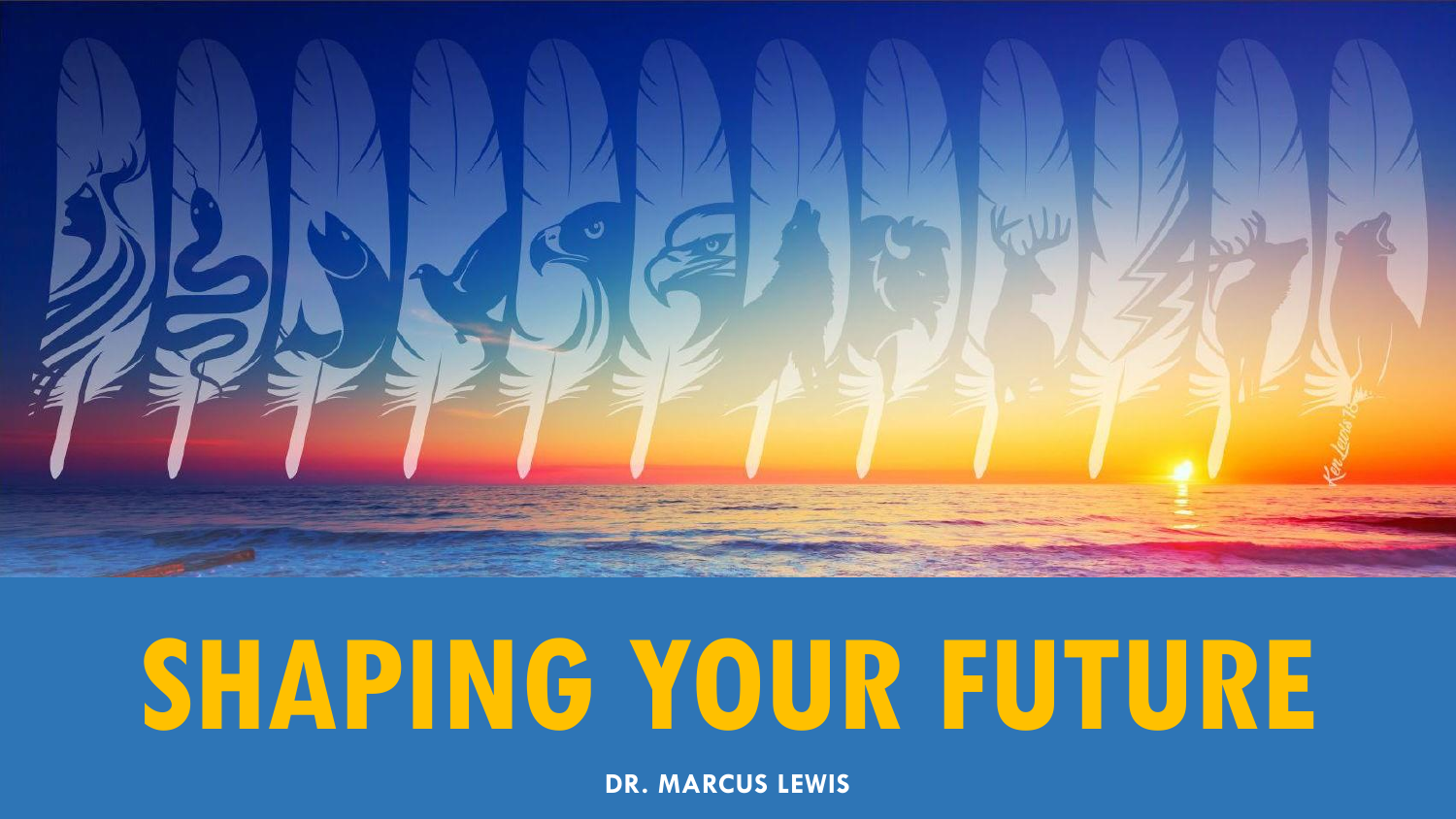#### **AGENDA**

#### $\checkmark$  Introduction

**VEmbracing Multiple Racial Identities** 

- Career Planning
- **V** Create Connections
- Online/Virtual Learning
- Questions & Answers

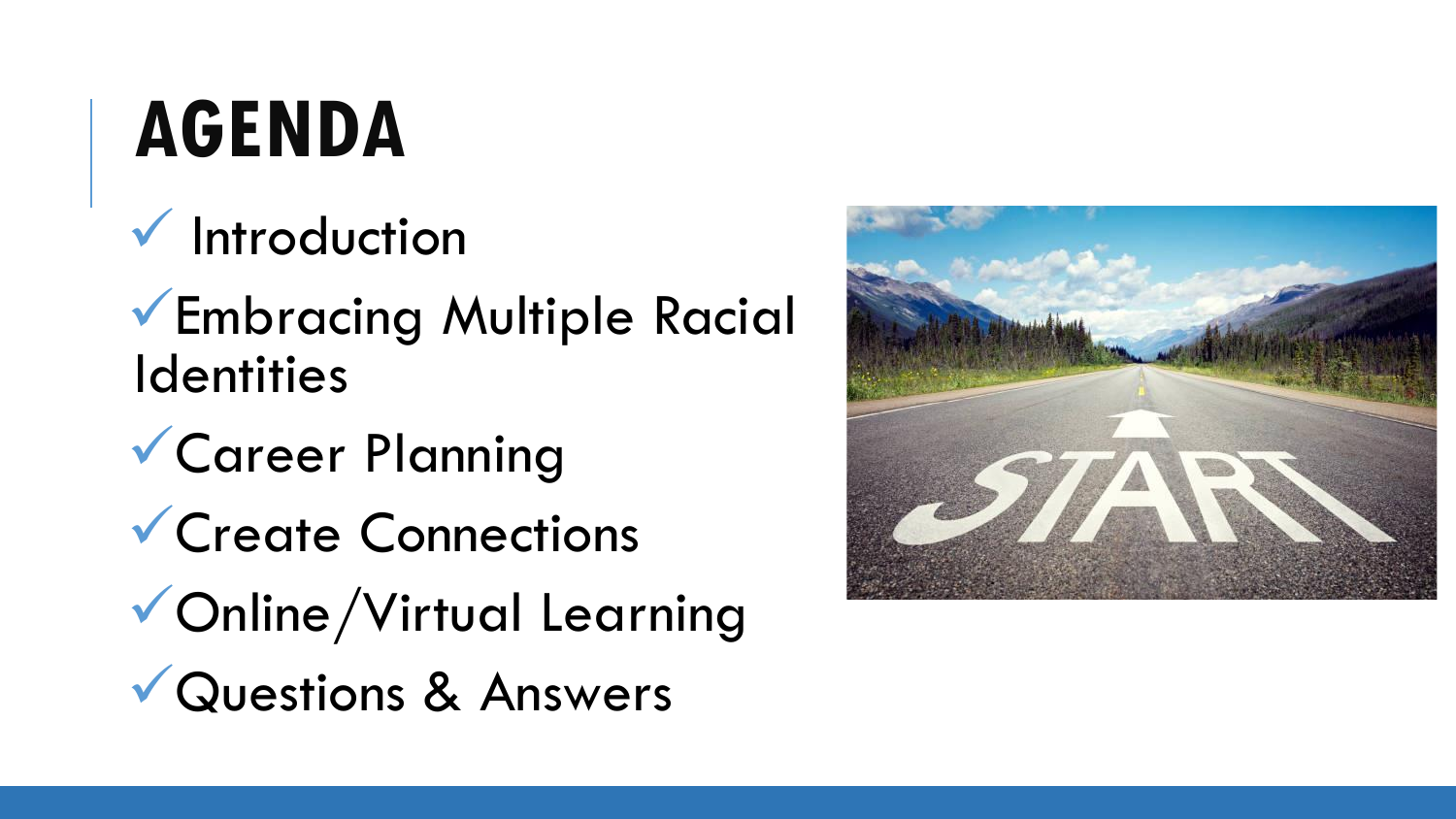## **YOUR PRESENTER**



#### **Dr. Marcus Lewis**

- Enrolled Ho-Chunk member
- African American
- Husband & Father
- Grew up in the Indian Mission outside Black River Falls

#### **Education**

- Black River Falls Senior High School
- University of Wisconsin Stevens Point (Bachelor)
- University of Nevada Las Vegas (Master's)
- University of Wisconsin Stout (Doctorate)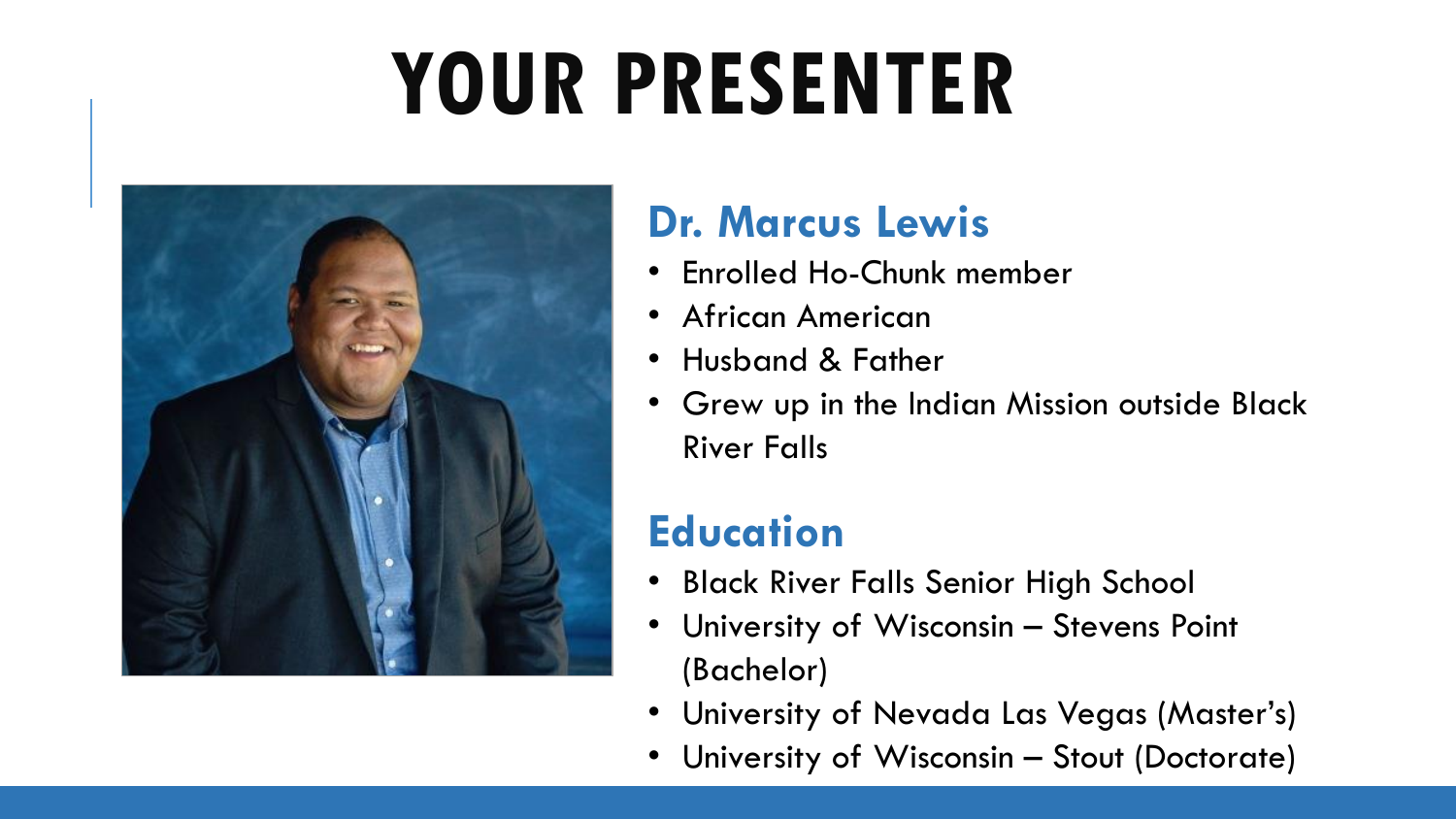### **EMBRACING YOUR IDENTITY**

 Value and appreciate your entire identity

◆ Blood quantum does not dictate your worth or sense of self

 Walk in Two Worlds…confidently

 $\checkmark$  Bring the BEST of yourself forward

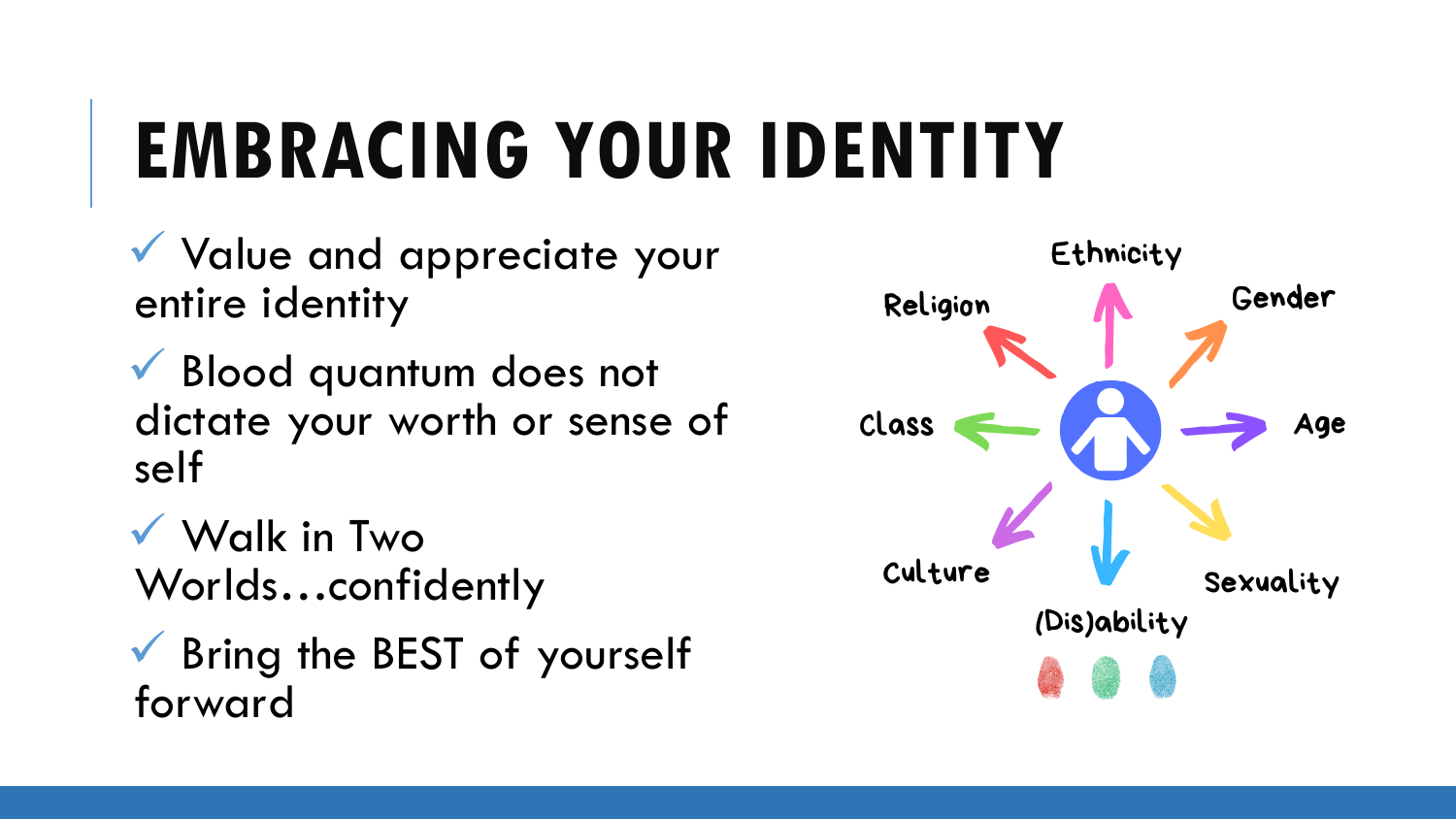### **PLANNING FOR THE FUTURE**

**V** Think about a CAREER, not a job

 $\checkmark$  Identify your passions

 $\checkmark$  Find allies and mentors who can help you

Anticipate future challenges

 Choose the educational opportunity that makes the most sense for you

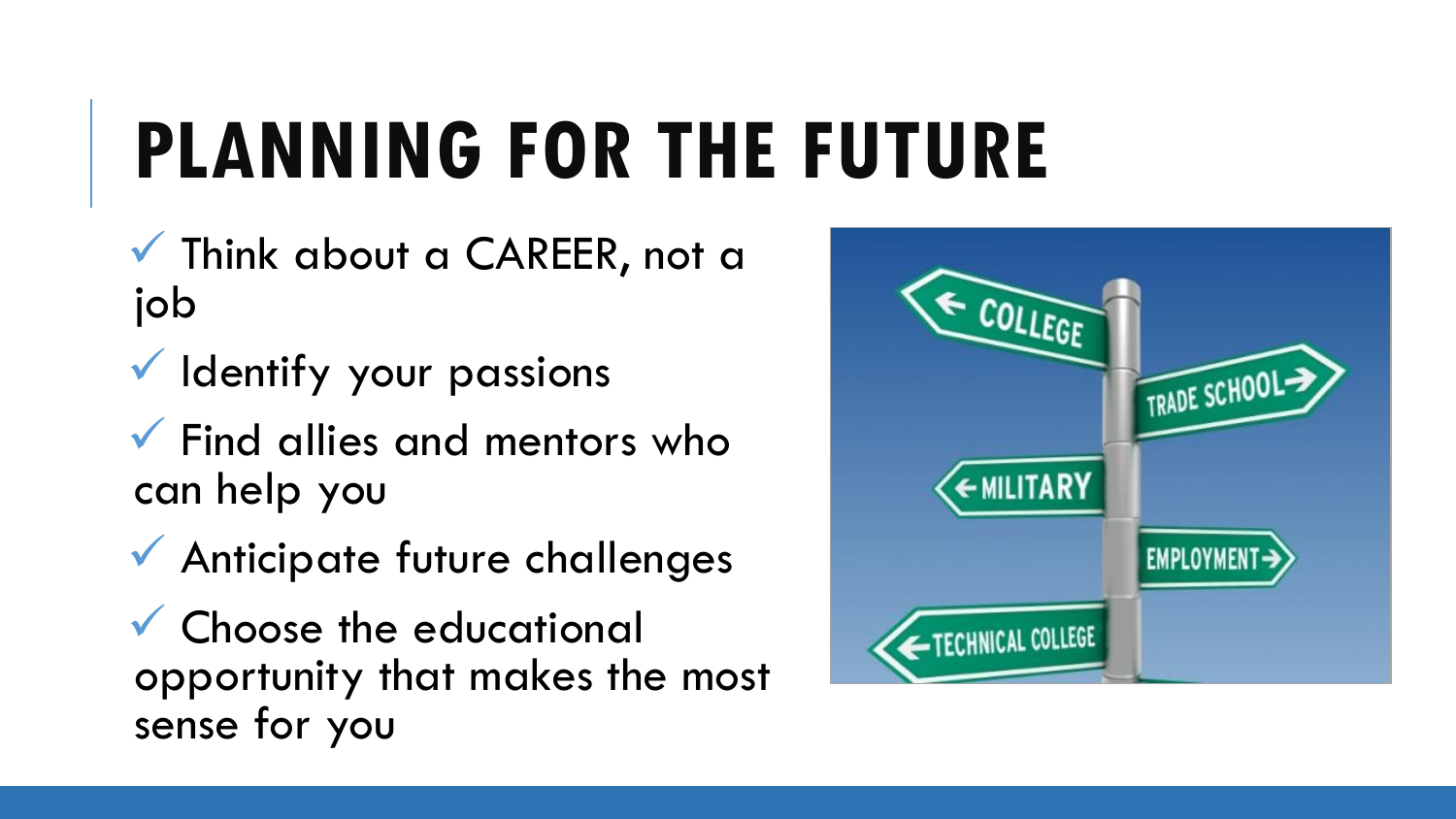### **FIND CONNECTIONS**

 Reframe your thinking about mainstream education and traditional or Native American Church activities

 $\checkmark$  Find the connective tissue between your Native culture and school

 $\checkmark$  You have more skills than you realize

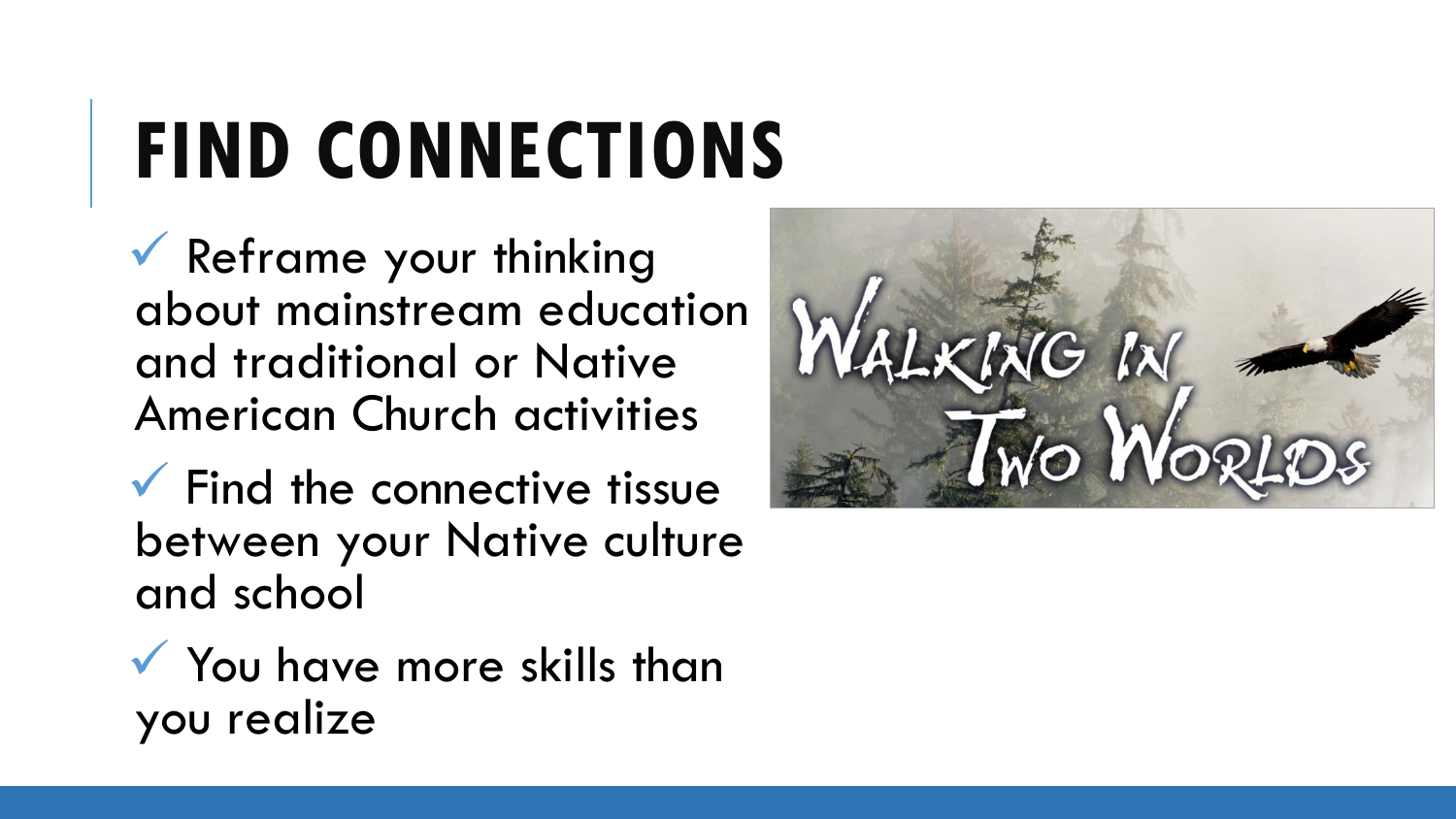## **FIND CONNECTIONS**

#### **Cultural Responsibilities:**

- **V** Promptness and focus
- $\checkmark$  Timely task completion
- **V** Receiving feedback and making changes based on it
- **V** Asking questions
- V Understanding how your part fits into the greater ceremony or purpose
- Willingness to learn
- $\sqrt{\ }$  Practice for mastery

#### **School Responsibilities:**

- Consistent attendance
- Completing assignments on time
- **V** Receiving feedback and making changes based on that feedback
- Asking questions
- Understanding how classes and assignments fits into the bigger picture of your education
- Willingness to learn
- $\sqrt{\ }$  Practice for mastery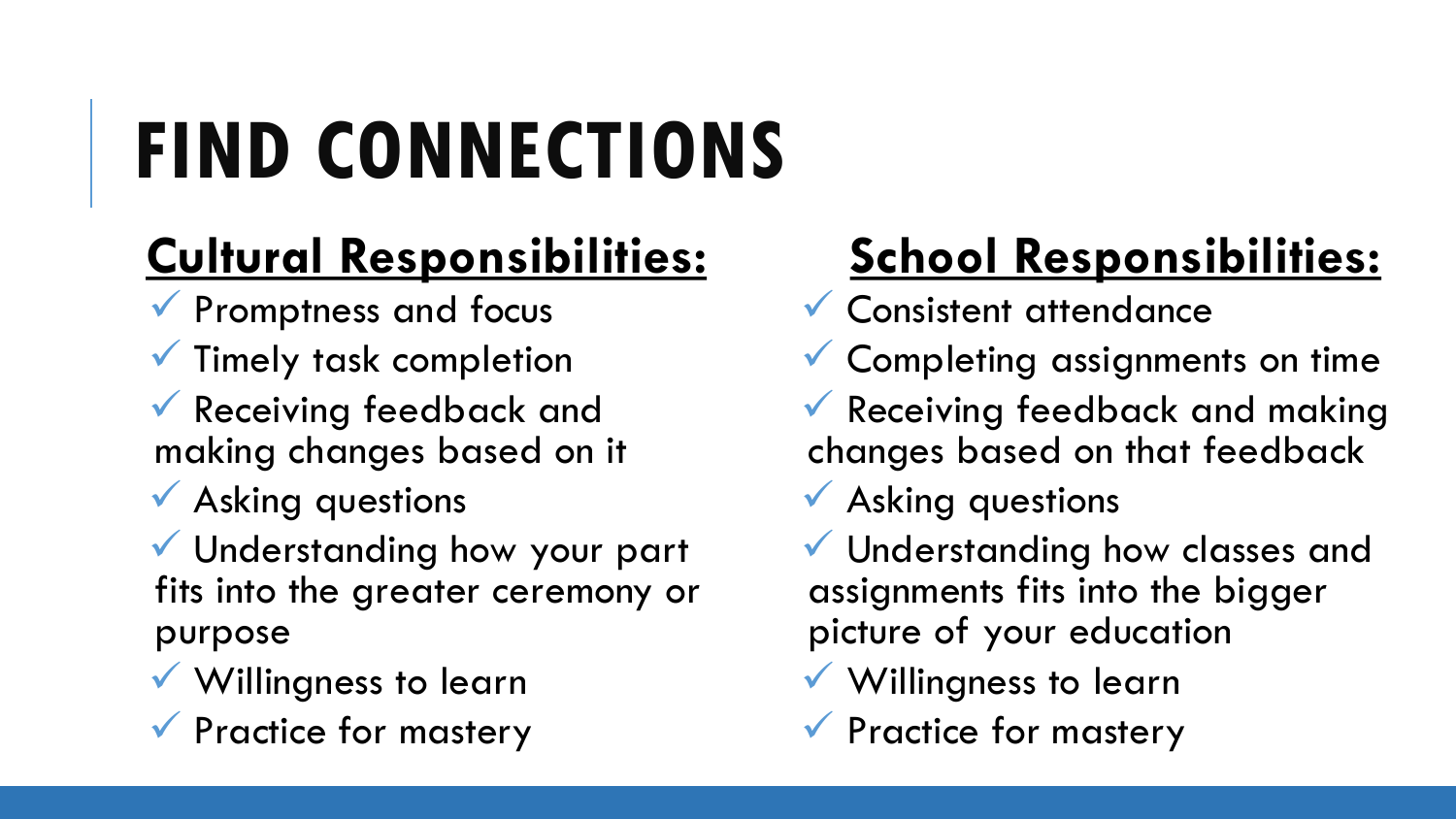### **EMBRACE VIRTUAL LEARNING**

 Virtual learning and work is here to stay

**Master virtual** learning/meeting skills

The challenges are many, but so are the **opportunities**

 Position yourself for future success by looking forward – not back

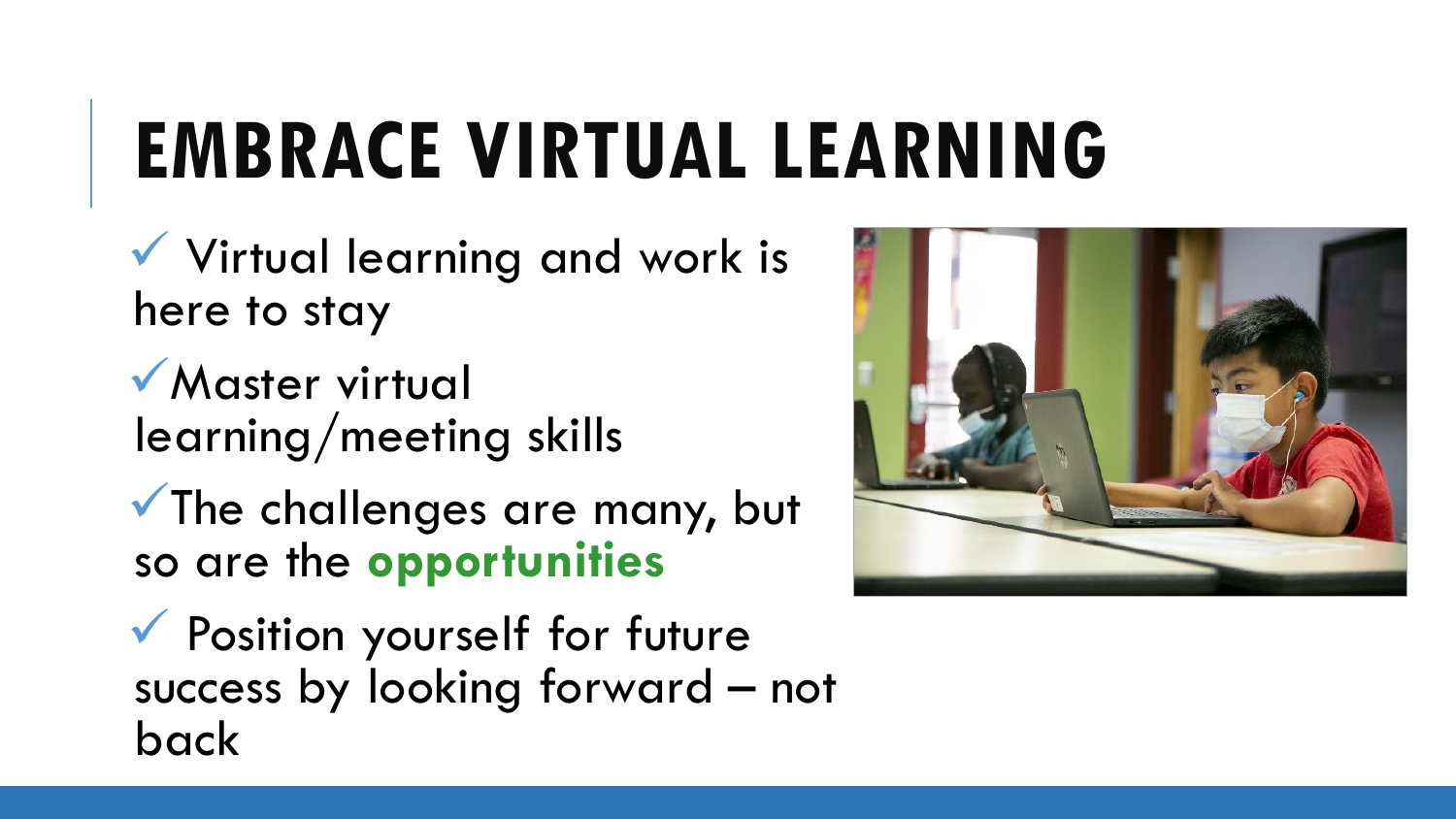#### **MOVING FORWARD**

- $\checkmark$  Be gentle with yourself
- $\checkmark$  You're going to mess up and that's OK
- $\checkmark$  Find mentors and role models to help you
- Work toward improvement, not perfection



V Take ownership of your future!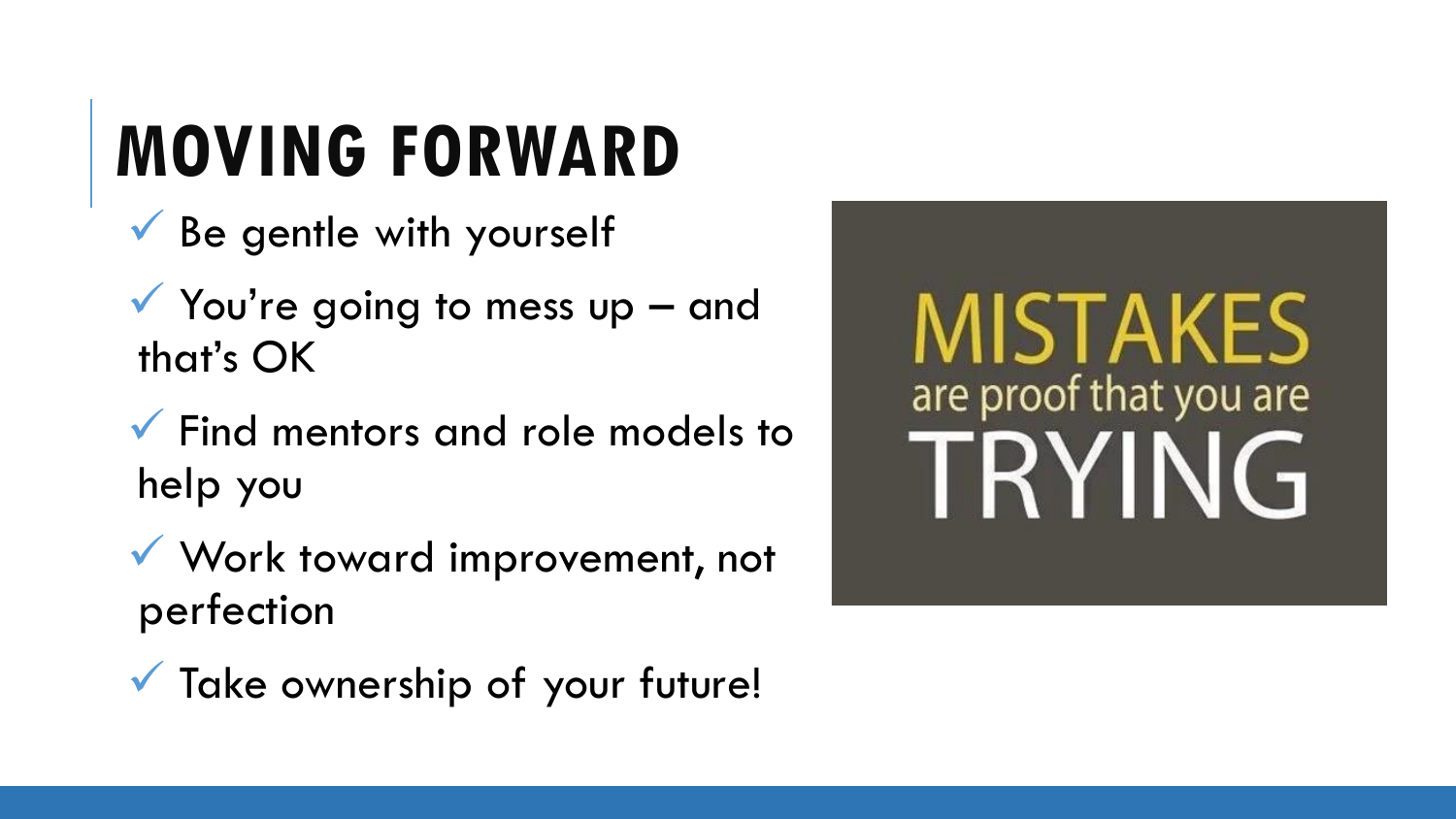## If you can't fly, then run. If you can't run, then walk. If you can't walk, then **crawl**, but by all means, keep moving.

- Martin Luther King Jr.